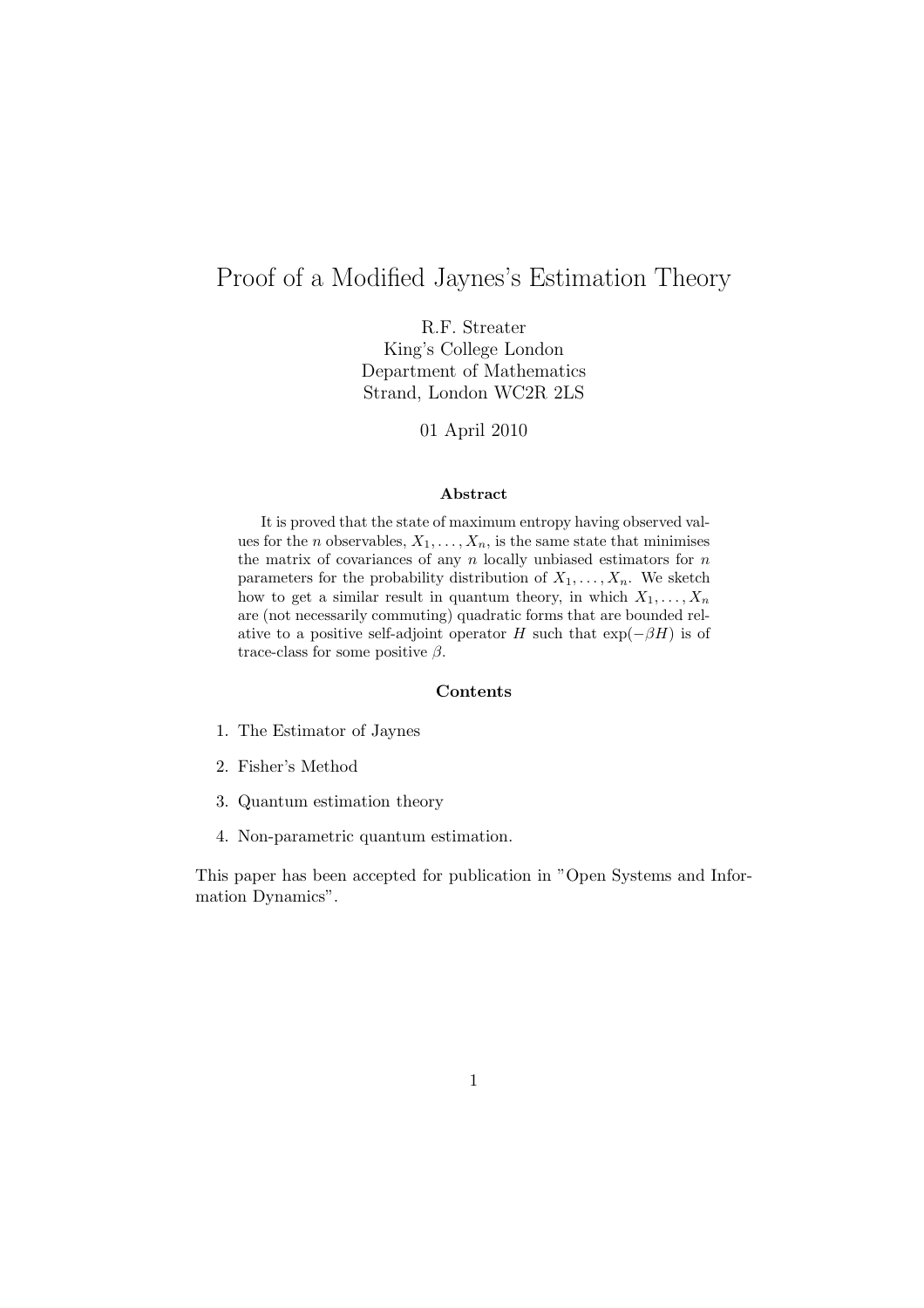### 1 The Estimator of Jaynes

Let X be a random variable with sample-space  $\Omega$  and Borel ring  $\beta$ . What is the best choice of probability measure  $\mu$  on  $\Omega$  such that the mean of X,

$$
\mathbf{E}[X] := \int_{\Omega} X(\omega) \mu(d\omega) \tag{1}
$$

has a given value? If this value is indeed known, then Jaynes [6] has argued that if no other information about the probability distribution of  $X$  is known, then the answer is the distribution of maximum entropy among all distributions giving this mean. The requirement that the entropy is maximum is motivated by the attempt not to impose any information about the distribution other than the given mean. Clearly, we cannot find out anything about  $(\Omega, \mu, \mathcal{B})$  from  $\mathbf{E}[X]$  that is not obtainable from the probability distribution of X. Let us give Jaynes's method.

Let us assume that  $\Omega$  is discrete; let  $\omega \mapsto \mu(\omega)$  be a probability measure on  $\Omega$ , and let  $\rho(x) = \mu\{\omega : X(\omega) = x\}$  be the probability distribution of X. The entropy of  $\rho$  is

 $S(\rho) = -\sum_x \rho(x) \log(\rho(x))$  We must maximise this under the condition that the mean of X is known to be  $x_0$ , and the sum of probabilities is 1. We use Lagrange's multipliers  $\lambda_1, \lambda_2$ : maximise

 $S_{\lambda} = S(\rho) + \lambda_1 \sum_x x \rho(x) + \lambda_2 \sum_x \rho(x),$ 

subject to no conditions on the values of  $\rho(x)$ , to get the function  $\rho_{\lambda}(x)$ . We then find  $\lambda_1, \lambda_2$  by the equations

$$
\sum_{x} x \rho_{\lambda}(x) = x_0
$$

$$
\sum_{x} \rho_{\lambda}(x) = 1.
$$

We find that

$$
\frac{\partial S_{\lambda}}{\partial \rho(x)} = -\log \rho(x) - 1 + \lambda_1 x + \lambda_2 = 0 \tag{2}
$$

for all  $x$ . Thus we see that the Javnes state has an exponential form,

$$
\rho(x) = e^{\lambda_1 x + \lambda_2 - 1}.\tag{3}
$$

We get a similar result, an exponential form for the density function, if there are N random variables of known means; thus, let  $X_1, \dots, X_N$  be N linearly independent random variables of known means. Then the state of maximum entropy among all states having these means has the form

$$
\rho(x) = \exp\{\lambda_1 X_1 + \dots + \lambda_N X_N + \text{const.}\}.
$$
 (4)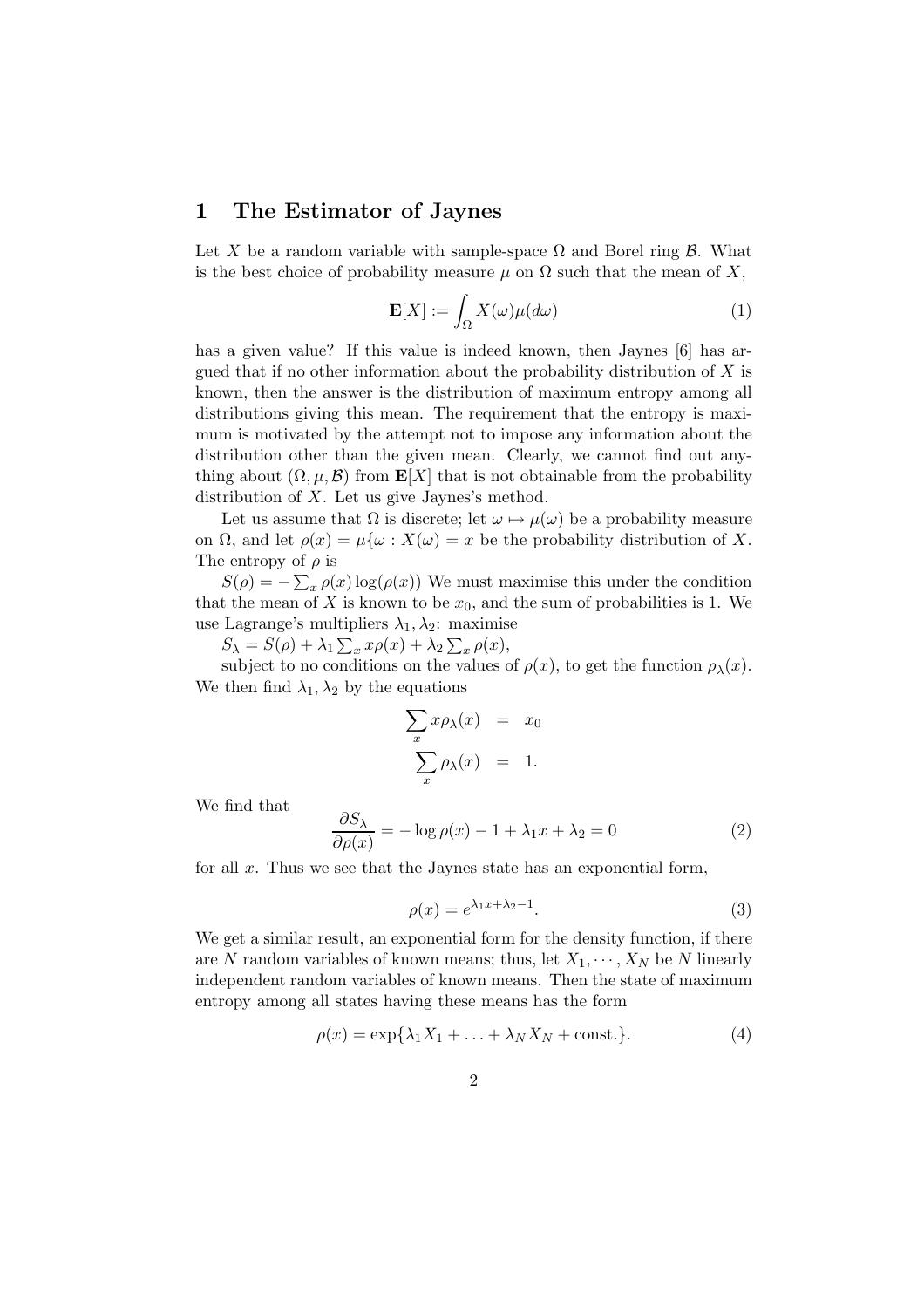We can also drop the assumption that the variables  $X_1, \dots, X_N$  have only discrete values; then we replace the sum,  $\sum_j$  by the integral over x, and the entropy by the differential entropy, to get again the exponential form for the density. The problem is, in estimation theory we do not know the means; the best we can do is to measure the value of each of the variables in our sample, and then take these values as approximations to the means. This does not give us exactly the answer wanted by Jaynes. However, we now show that this does give us the best estimate in the sense of R. A. Fisher!

#### 2 Fisher's Method

Suppose that X is a random variable on a sample space  $(\Omega, \mathcal{X})$ , and that the probability density function of X is one of the family  $\{\rho_\lambda; \lambda \in \mathbf{R}\}\)$ . We take a sample of X and use it to estimate the best value for  $\lambda$ . Thus, an estimator for  $\lambda$  is chosen; it is a function, say f of the value, say x, found for X. Thus, we would find the parameter  $\lambda$  to be  $f(x)$ . This, being a function of a random variable, is a random variable. Fisher suggested [3] that the best estimators should be first, locally unbiased, and secondly, of minimal *variance*. We say that  $f$  is unbiased if the average value gives the correct answer:

$$
\mathbf{E}_{\rho_{\lambda}}[f(X)] = \lambda. \tag{5}
$$

It is convenient to require a weaker condition, and replace this by its derivative, to arrive at the condition called locally unbiased:

$$
\int \frac{\partial \rho_{\lambda}(x)}{\partial \lambda} f(x) dx = \mathbf{E}_{\rho_{\lambda}} \left[ \frac{\partial \log \rho_{\lambda}}{\partial \lambda} f(X) \right] = 1.
$$
 (6)

Thus the condition, locally unbiased, may be written as the condition

$$
\langle \partial_{\lambda} \log \rho_{\lambda}, f \rangle = 1. \tag{7}
$$

Here,  $\langle g, h \rangle = \mathbf{E}_{\rho_\lambda}[gh]$  furnishes the real vector space of functions of X with a scalar product.

Fisher's second condition is that the variance  $V$  of  $f$  should be as small as possible. This will reduce the chance that the measurement of  $f$ , taken to be our estimate of  $\lambda$ , is very far from the correct value. He proved that V is bounded below by  $G^{-1}$ , where G is the variance of  $L = \partial_{\lambda} \log \rho_{\lambda}$ . This has zero mean:

$$
\int \rho_{\lambda} \partial_{\lambda} \log \rho_{\lambda} dx = \int \partial_{\lambda} \rho_{\lambda} dx
$$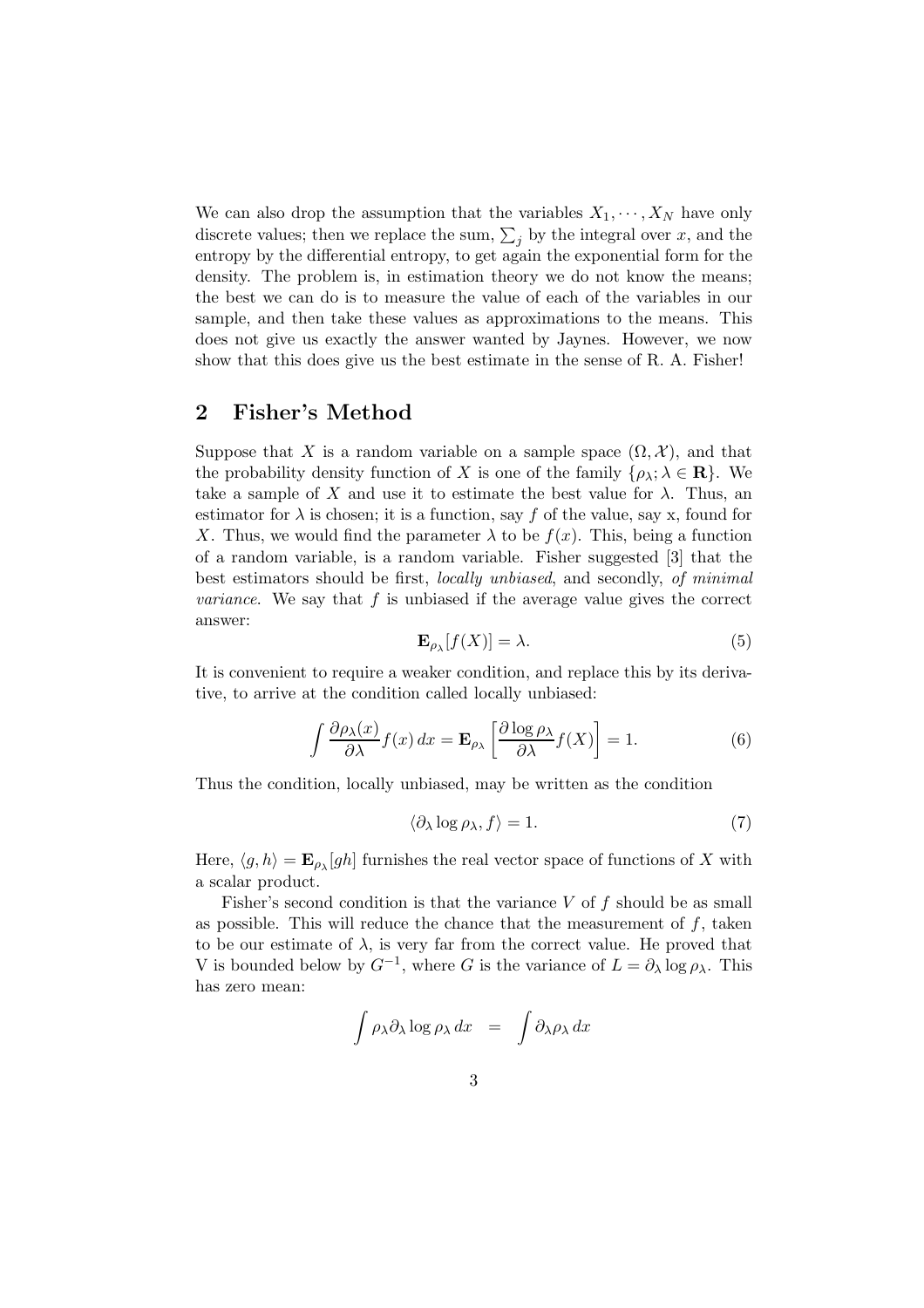$$
= \partial_{\lambda} \int \rho_{\lambda} dx
$$
  
=  $\partial_{\lambda} 1$   
= 0.

Fisher called G the *information* of the family of probabilities  $\{\rho_{\lambda}\}\$ ; he said that an estimate is 100 % efficient if  $VG = 1$ .

We now prove Fisher's inequality: consider the pair of random variables  $f, L$ . Since L has zero mean, the off-diagonal elements of the joint covariance matrix are  $\mathbf{E}[Lf]$ , which is 1 by the locally unbiased condition, eq.(7). Thus the covariance matrix  $\mathcal C$  of  $f, L$  is

$$
\mathcal{C} = \left( \begin{array}{cc} V & 1 \\ 1 & G. \end{array} \right). \tag{8}
$$

Since C is positive semidefinite, we have that  $\det \mathcal{C} \geq 0$ , which gives us Fisher's inequality  $VG \geq 1$ . In general, for a choice of the family  $\{\rho_{\lambda}\}\$ , no choice of  $\lambda$  will give equality, that is,  $VG > \kappa$  for some  $\kappa > 1$  will hold for all  $\lambda$ . An exception is the exponential family,  $\rho_{\lambda}(x) = Z^{-1}e^{-x/\lambda}, x \ge 0$ , provided we choose  $f(x) = x$ . This is an unbiased estimate, and also gives  $VG = 1$ .

For the proof, note that with this choice,

$$
Z = \int_0^\infty e^{-x/\lambda} dx = \lambda,\tag{9}
$$

and

$$
\mathbf{E}_{\lambda}[f] = Z^{-1} \int_0^\infty x e^{-x/\lambda} dx = \lambda.
$$
 (10)

Thus,  $f$  is unbiased. Also, we note that

$$
\mathbf{E}[x^2] = \lambda^{-1} \int_0^\infty x^2 e^{-x/\lambda} dx = 2\lambda^2,
$$
\n(11)

from which we find that  $V = \mathbf{E}[x^2] - (\mathbf{E}[x])^2 = \lambda^2$ . For the Fisher information  $L = \partial_{\lambda} \log \rho_{\lambda}$ , we find that  $L = -1/\lambda + x/\lambda^2$ . This gives that

$$
G = \mathcal{V}[L] = \lambda^{-4} \mathcal{V}[x] = \lambda^{-2};\tag{12}
$$

it follows that  $VG = 1$ , and the estimate is 100 % efficient. Thus, if we follow Jaynes in maximising the entropy, subject to requiring that the mean value is fixed as equal to the measured value, rather than to the exact mean, we obtain the same answer as by the most efficient Fisher method.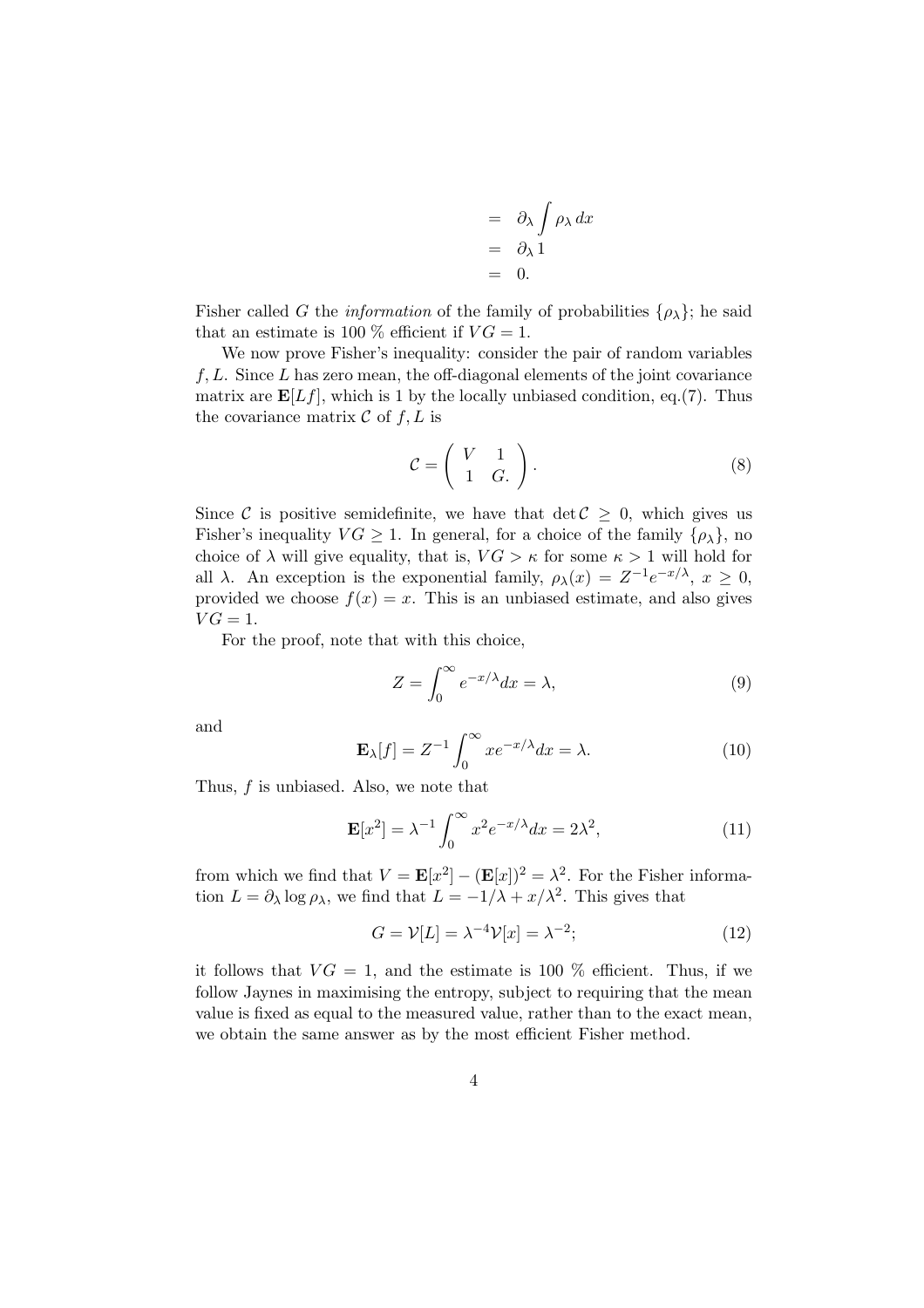Fisher stated, and Cramér [2] and Rao [12] later proved, that an inequality similar to  $VG \geq 1$  holds if the number of parameters is greater than one. Thus, let  $\lambda \in \mathbb{R}^N$  be N parameters, and let  $\rho_{\lambda}$  be a probability density on  $\mathbf{R}^N$ , and we measure N random variables  $X_1, \dots, X_N$  (on some space) and intend to estimate  $\lambda$  from their measurements  $x_i$ . We need N functions  $f_1, \dots, f_N$  of the  $X_1, \dots, X_N$ , which do not depend on  $\lambda$ , which are locally unbiased estimators. That is, we require that

$$
\mathbf{E}_{\rho_{\lambda}}[\partial_j \log \rho_{\lambda} f_k] = \delta_{jk} \tag{13}
$$

Again, Fisher defines the information of the family of distributions  $\rho_{\lambda}$  to be the N random variables, which are scores: thus

$$
L_j = \frac{\partial \log \rho_\lambda}{\partial \lambda_j} \tag{14}
$$

and again eq.(13) shows us that  $\mathbf{E}[L_j f_k] = \delta_{jk}$ ; more, that this is the covariance of  $L_j$  and  $f_k$ , since  $L_j$  has zero mean. The covariance matrix is

$$
\left(\begin{array}{cc} V & 1 \\ 1 & G \end{array}\right) \tag{15}
$$

where  $G_{ij} = C(L_i L_j)$ . One can then show [16] that  $V \geq G^{-1}$  with the meaning that for  $N \times N$  matrices A, B we write  $A \geq B$  iff  $A - B$  is positivesemi-definite. We say, following Fisher, that a method of estimation for which  $VG = 1$  is 100% efficient.

By the same mathematics as for one variable, the exponential family is 100% efficient. Thus, Jaynes's method, modified by using the actual values of the random variables  $X_1, \dots, X_N$  as their means, gives the same answer as the Fisher method. More, we can treat the cases in which some of the variables  $X_j$  are equal. For example, we might measure  $X_1$   $r > 1$  times from independent samples, and take the average of the measurements as the best approximation for our estimate of the mean. Instead, we introduce  $r$  Lagrange parameters for these variables, and find them by the same equations as if the copies of  $X_1$  were different. We then put all copies of  $X_1$  to be the same after the parameters are found. If we measure some  $X_i$  more times than others, then more weight should be given to those random variables with more accurate information about them. The method just described does this.

There is no reason why we must choose the variables  $X_1, \dots, X_N$  to be independent. For example, we might include the cross-moment  $\mathbf{E}[X_1 X_2]$  by choosing  $X_3 = X_1 X_2$ . This can be evaluated if we measure  $X_1$  and  $X_2$  from the same sample. This is not always possible in quantum probability.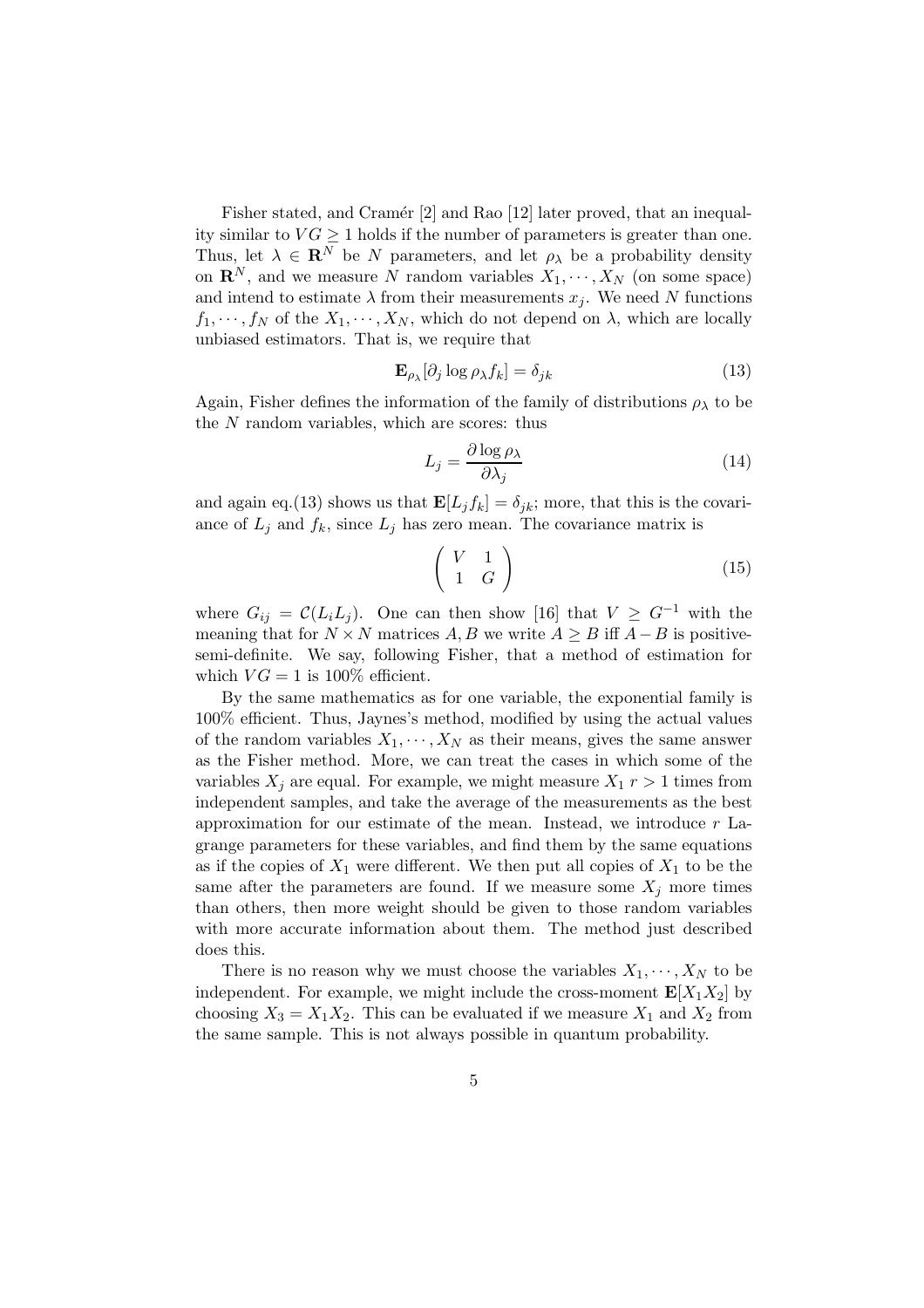## 3 Quantum estimation theory

Chentsov argued that a measure of distinguishability of two states of a classical system should decrease (or stay the same) if both systems are subject to the same stochastic map. Here, a stochastic map on the Hilbert space of random variables is linear, positive and maps 1 to 1. For, a stochastic map increases our uncertainty of the system, making it more difficult to distinguish the states. He and Morozova proved that the variance is the unique metric (up to a factor) on the space of random variables with this property. For quantum estimation, Chentsov required a good measure of distinguishability to decrease under all completely positive unity-preserving linear maps, which is the quantum version of stochastic maps. However, Petz [8] showed that this condition failed to determine the wanted quantum information uniquely up to a factor. Soon afterwards, Petz [9] found all metrics with the "Chentsov property", but had by then committed himself to choosing one, the BKM-metric [10, 8]. Grasselli and the author [4] showed that this metric is the unique (up to a factor) Euclidean metric on matrix-space, among all metrics with the Chentsov property, such that the dual vector-bundle of states is torsion-free. We adopt this metric here.

We start with a separable Hilbert space  $H$ , and a faithful state given by the density operator  $\rho$  on  $\mathcal{B}(\mathcal{H})$ . Since  $\rho$  is positive, we can write  $\rho = e^{-H}$ for some self-adjoint H, which is bounded below. We require that  $\rho^{\beta}$  should be of trace-class for some  $\beta < 1$ . We consider the neighbourhood of  $\rho$  of the form of density matrices of the form

$$
\rho_{\lambda} = Z_{\lambda}^{-1} e^{-H + \lambda X}.
$$
\n(16)

Here,  $X$  is a closed positive quadratic form, obeying

- 1. Dom  $H^{\frac{1}{2}} \subseteq$  Dom X
- 2.  $X \le aH + b$  for some small enough positive a and some real b.

One can then prove that  $\rho_{\lambda}$  is of trace-class for all  $\lambda \in \mathbf{R}$  sufficiently close to zero. We say that as X runs over this set, we get a neighbourhood of  $\rho_0$ . We measure operators of the form  $H + X_1$  in the state  $\rho_{\lambda}$ , and seek the best estimate for  $\lambda X$ .

This theory is termed non-parametric estimation, as we do not prescribe the choice of  $X$  beyond being Kato-small relative to  $H$ .

Note that the choice of  $\rho^{-1}\partial_{\lambda}\rho$  as a version of Fisher information would not be the best; the fact is, this expression is not hermitian unless the operators  $\rho$  and  $\partial_{\lambda}\rho$  commute, so cannot be suitable for the information in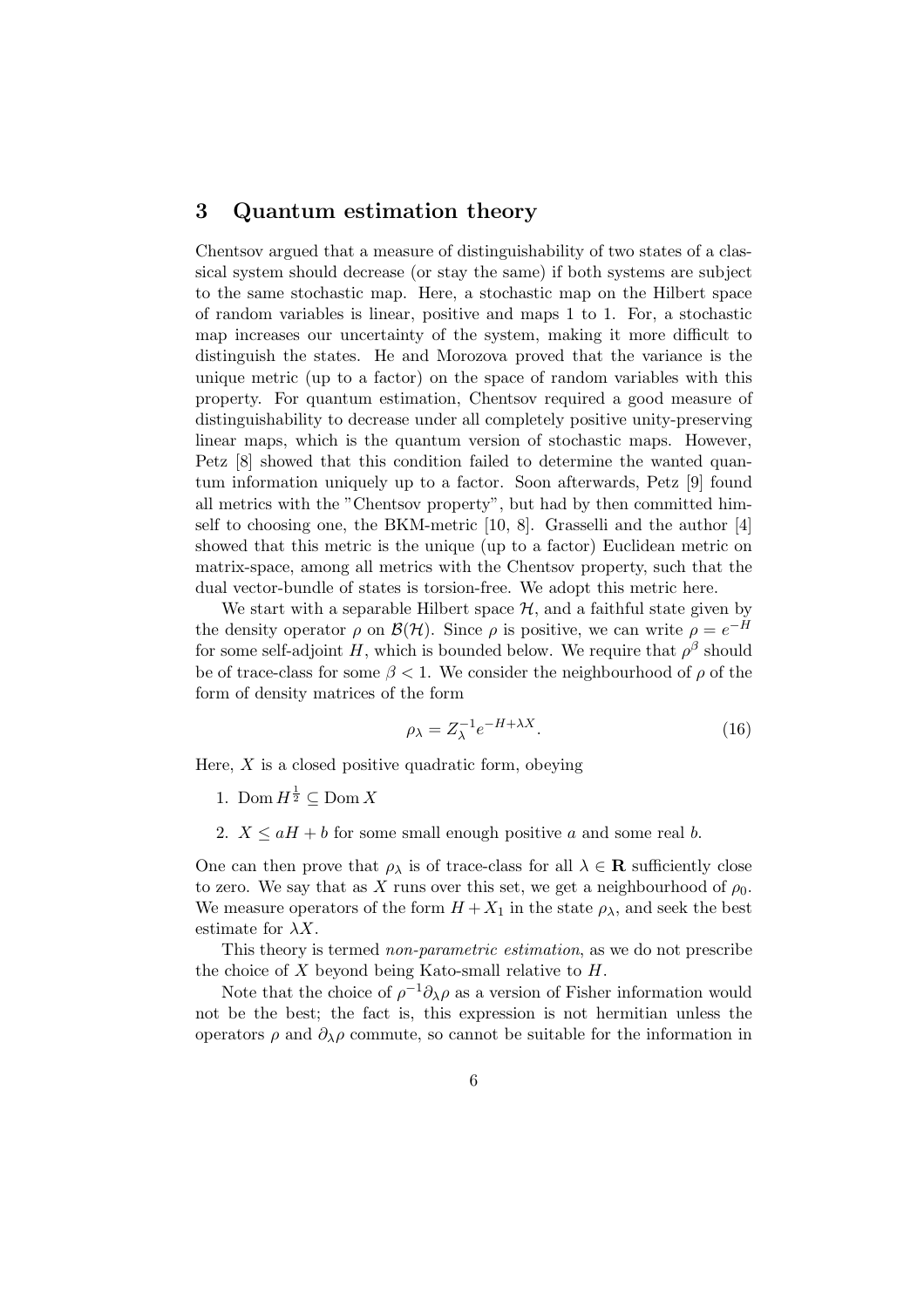general. Helstrom [5] and Petz and Toth [10] get round this by using the idea of a *logarithmic derivative*. Let  $q$  be a real or complex scalar product on the space of  $N \times N$  matrices; we say that a matrix L is the g-logarithmic derivative of the family  $\rho_{\lambda}$  of density matrices if for any matrix F, we have

$$
\text{Tr}\{\partial_{\lambda}\rho_{\lambda} F\} = g(L, F). \tag{17}
$$

In these terms, we say that an operator F is an unbiased estimator for  $\lambda$ given the family of density matrices  $\{\rho_{\lambda}\}\$ , if

$$
\operatorname{Tr}(\rho_{\lambda} F) = \lambda. \tag{18}
$$

We say that  $F$  is locally unbiased if

$$
\operatorname{Tr}(\partial_{\lambda}\rho_{\lambda} F) = 1. \tag{19}
$$

We use eq.  $(17)$  to get the condition that F is locally unbiased:

$$
g(L, F) = 1.\t(20)
$$

This leads to the quantum version of the Fisher inequality:

$$
1 = g(L, F) \le g(L, L)^{1/2} g(F, F)^{1/2},\tag{21}
$$

by the Schwarz inequality. We define the information to be L and use  $q(F, F)$ as the uncertainty of the estimator  $F$ . The Schwarz inequality becomes an equality only if the two vectors  $F$  and  $L$  are proportional.

There are many choices of scalar product  $q$  that obey the Chentsov property. Helstom used  $g(A, B) = \rho_{\lambda}((AB + BA)/2)$ , but this violates duality [4]. This means that the dual connection involved has torsion. However, it provides the largest value for the quantum Fisher information of a family of estimators involving a single parameter, and has recently been advocated by Petz. Originally, Petz and Toth chose the following, the BKM metric, for scores A and B relative to the density operator  $\rho$ :

$$
g_{\rho}(A,B) = \int_0^1 \text{Tr}\left[\rho^{\alpha} A \rho^{1-\alpha} B\right] d\alpha.
$$
 (22)

This appeared in the theory of Kubo [7] and Mori; it was proved to be positive-definite by Bogoliubov [1], and is, up to a factor, the only one satisfying the Chentsov property which is torsion-free [4]. Thus, with this choice, we see that  $L_B$  is defined such that

$$
\operatorname{Tr}\left(\partial_{\lambda}\rho_{\lambda}X\right) = \int_{0}^{1} \operatorname{Tr}\left(\rho^{\alpha}_{\lambda}L_{B}\rho^{1-\alpha}_{\lambda}\right)d\alpha. \tag{23}
$$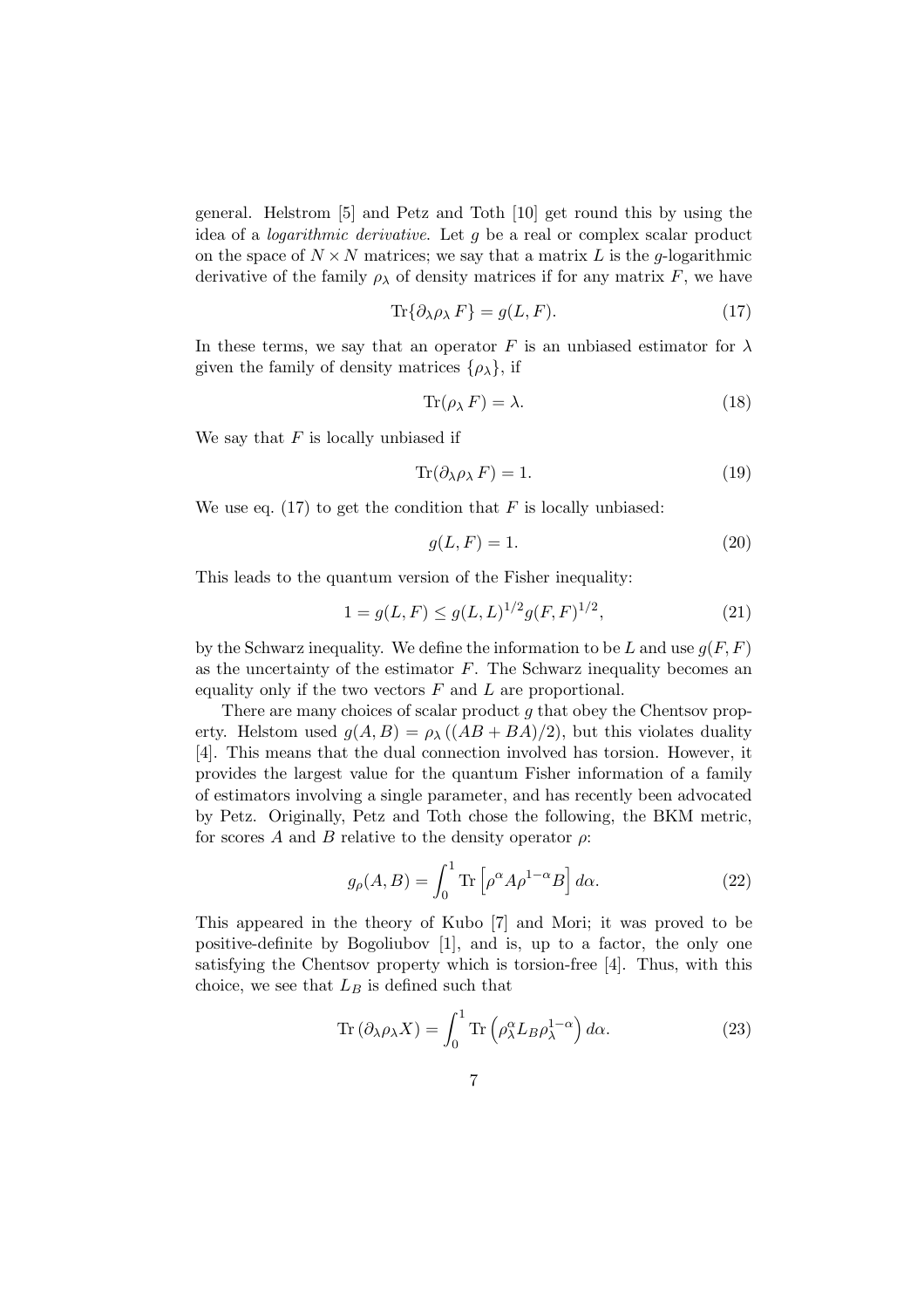Petz and Toth [10] gives the form for  $L_B$ :

$$
L_B = \int_0^\infty (\alpha + \rho_\lambda)^{-1} \partial_\lambda \rho_\lambda (\alpha + \rho_\lambda)^{-1} d\alpha.
$$
 (24)

We see that if  $\rho$  and  $\partial \lambda \rho$  commute, we can do the  $\alpha$ -integration to get the Fisher information  $\partial_{\lambda} \log \rho_{\lambda}$ .

We saw above that an estimator in the quantum case is  $100\%$  efficient only when  $F$  is proportional to  $L_B$ . The exponential family of states is the family of the form

$$
\rho_{\lambda}(A) = Z_{\lambda}^{-1} \exp\{-H_0 + \xi(\lambda)F\}.
$$
\n(25)

For this family we see that for any score  $A$  we have

$$
\text{Tr}\left(\partial_{\lambda}\rho_{\lambda}A\right) = \text{Tr}\left(\int_0^1 \rho_{\lambda}^{\alpha}\frac{\partial \xi}{\partial \lambda}F\rho^{1-\alpha}A\,d\alpha\right),\tag{26}
$$

and this is equal to  $g(L_B, A)$ , which is by definition

$$
\int_0^1 \text{Tr}\left(\rho^\alpha L_B \rho^{1-\alpha} A\right) d\alpha. \tag{27}
$$

Comparing, we see that the exponential family has  $L_B = \partial_{\lambda} \xi F$  on the space of scores; it is the only family with this property, by the definiteness of the scalar product. The value of  $\xi$  is found by applying the condition that F be unbiased. This leads to the condition of Jaynes, but with the experimentally found value of  $F$  replacing the true mean.

The above theory can be generalised to the estimation of  $n$  parameters  $\lambda = (\lambda_1, \dots, \lambda_n)$  which are used to define a family  $\rho_{\lambda}$  of quantum states; we choose *n* estimators  $F = (F_1, \dots, F_n)$  which are locally unbiased:

$$
\text{Tr}[\partial_{\lambda_i} \rho_\lambda F_j] = \delta_{ij}.\tag{28}
$$

We use the idea of logarithmic derivative for several variables:

$$
\text{Tr}[\partial_{\lambda_i} \rho_\lambda F_j] = g(L_i, F_j). \tag{29}
$$

The family  $F$  is thus locally unbiased if

$$
g(L_i, F_j) = \delta_{ij}.
$$
\n(30)

We adopt the family  $L_i$  as the Fisher information for the estimator  $F_i$ . Choosing the BKM form for g we get the canonical  $2n \times 2n$  covariance matrix, which is positive-definite:

$$
\left(\begin{array}{cc} g(L_i, L_j) & g(L_i, F_k) \\ g(F_\ell, L_j) & g(F_\ell, F_k) \end{array}\right) = \left(\begin{array}{cc} \mathcal{G}_{ij} & I \\ I & \mathcal{V} \end{array}\right) \ge 0, \tag{31}
$$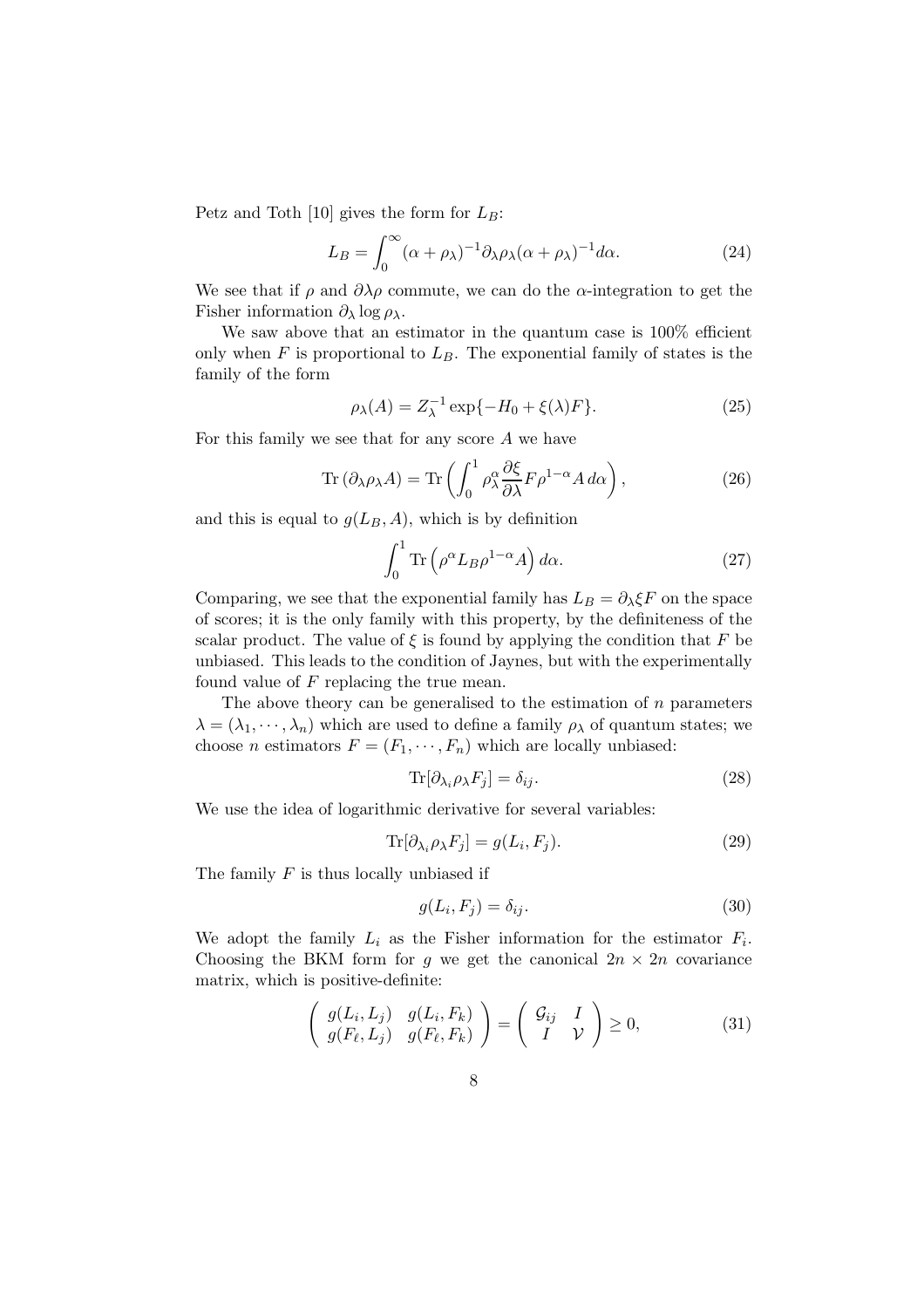where G is the covariance matrix for  $L_1, \dots, L_n$ , and V that of  $F_1, \dots, F_n$ . Petz shows that this is positive-definite only if, as matrices, we have the matrix inequality

$$
\mathcal{V} \ge \mathcal{G}^{-1}.\tag{32}
$$

Petz then shows that equality can only hold when  $L_i$  and  $F_i$  are proportional, for all  $i$ ; this is the best choice to make for the estimators. The exponential family,  $\rho_{\beta} = Z_{\beta}^{-1}$  $\int_{\beta}^{-1} \exp\{\sum \beta_j F_j\}$  has this property, and the values of  $\beta_j$ ,  $j = 1, \dots, n$  are determined by requiring that the means of  $F_j$  should be the values found for them by one measurement. Thus, this is the unique distribution with 100% efficiency in quantum estimation theory, almost as claimed by Jaynes. This result is essentially argued for in [8].

It is not necessary for the variable  $F_i$  to commute with the variable  $F_i$ ,  $i \neq j$ . We assume that each measurement is made on a sample that is independent of all the other samples. We can choose to observe the same variable, say  $F_1$ , a number of times, say  $n_1$  times; we will generally get a slightly different result each time. The best estimate will treat all the variables  $F_j$ ,  $j = 1, \dots, n_1$  as different, until the end, when we know all the parameters; then we put them all equal to  $F_1$ .

#### 4 Non-parametric quantum estimation

In a quantum theory based on a  $C^*$ -algebra of infinite dimension there are many pairs of mixed states whose relative entropy is infinite. The trace norm, however, allows two states of small difference in norm to have infinite relative entropy; even so, two such states could not be close to each other in a physical sense. We follow the idea of Pistone and Sempi, and introduce an Orlitz norm, for quantum mechanics in an infinite-dimensional Hilbert space.

We are concerned with measuring some observables, and finding, from the values found, an estimate for the state. We assume that one of the observables to be measured, call it H, is bounded below, and that  $e^{-H}$  is of trace-class. By rescaling  $H$  with a positive multiple, we see that there is no loss in generality in assuming as well that  $e^{-\beta \hat{H}}$  is also of trace-class for some  $\beta < 1$ . We define the *Cramér class* of the state  $\rho_0 = e^{-H}/\text{Tr }e^{-H}$ as follows. Let  $X$  be a closed symmetric form that is small relative to  $H$ . Then for small enough  $\lambda$  the operator  $\exp\{-H - \lambda X\}$  is positive and of trace class. The states, call them  $\{\rho_{\lambda X}\}\,$  obtained from all such X and  $\lambda$  make up the quantum analogue of a *neighbourhood* of  $\rho_0$ . We shall call this the first neighbourhood. As in the classical case, in which we have the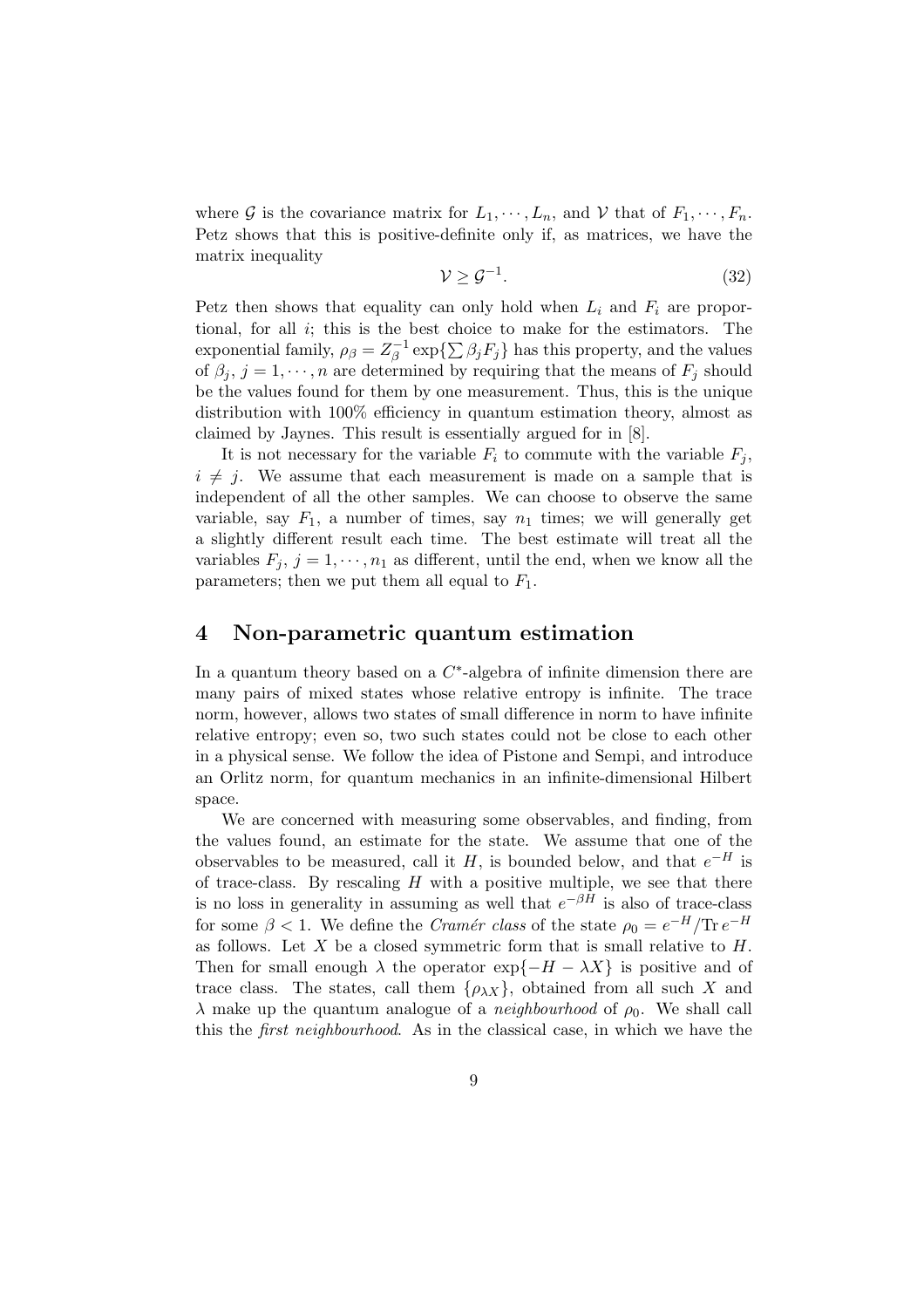Cramér class, one can prove that  $\rho_{\lambda X}$  is holomorphic in  $\lambda$  for fixed X, in the neighbourhood of  $\lambda = 0$ . We now define an Orlicz norm on the set of H-small enough quadratic forms which makes it into a convex subset of a real Banach space. We assume that  $\text{Tr } e^{-H} = 1$ .

The quantum version of the Young function  $\cosh x - 1$  used by Pistone and Sempi is, we claimed in [13, 15], the function

$$
Y(X) = \frac{1}{2} \text{Tr}[\exp(-H + X) + \exp(-H - X)] - 1.
$$
 (33)

This is a function on a neighbourhood of zero in the real vector space of H-bounded forms, and is convex, even, vanishes at  $X = 0$ , and is positive elsewhere, including possibly being infinite. We define the corresponding Orlicz norm to be

$$
||X||_Y := \inf \left\{ r > 0 : Y\left(\frac{X}{r}\right) < 1 \right\}.
$$
 (34)

This is finite for all X which define an element of the first neighbourhood, which is therefore flat, because it has the −1 affine structure: we can define the convex sum of two forms  $X_1$  and  $X_2$  as  $\lambda X_1 + (1 - \lambda)X_2$  to get another H-small form. Its real linear extension is a Banach space.

We choose any point  $\rho_1$  in the first neighbourhood of  $\rho_0$ , and define the first neighbourhood of  $\rho_1$ , and the corresponding Orlicz norm for all X in the neighbourhood of  $\rho_1$ . On the overlap of the two 'hoods we have defined two norms. We prove in [16] that these topologies are the same: the two Orlicz norms are equivalent. We thus can extend yet again, to define the topology of the set of all states that are linked to  $\rho_H$  by a finite number of steps. This set is called the *Cramér class* of  $\rho_0$ . We show that the Cramér class is convex: any element in it, say  $\sigma$ , can be formally regarded as equal to  $Z_X^{-1}$  exp{ $-H - X'$ } for some X'. Indeed, X' is equal to the sum of the steps  $X_1, \dots$  taken to reach  $\sigma$  from  $\rho_H$ . This  $X'$  turns out to be the same whatever was the path from  $\rho_H$  to  $\sigma$ . Thus, the Cramér class is a convex subset of a flat Banach manifold; it is not trivial, however. The coordinates of a neighbourhood are limited to sufficiently small values. For example, in the first neighbourhood of  $\rho_H$ , X must be small enough so that  $\exp\{-H - X\}$ is of trace class, as well as being such that  $H + X$  is self-adjoint. Thus,  $X = -H$  is too large.

In quantum nonparametric estimation, we start at one state, say  $\rho$ , and measure the values of n bilinear forms  $H + X_1, \dots, X_n$ . We seek the best estimate of  $\rho$  in the quantum Cramér class of the known state  $\rho_H$ . We write

$$
\rho_{\lambda} = Z_{\lambda X}^{-1} \exp\{-H - \lambda X\} \tag{35}
$$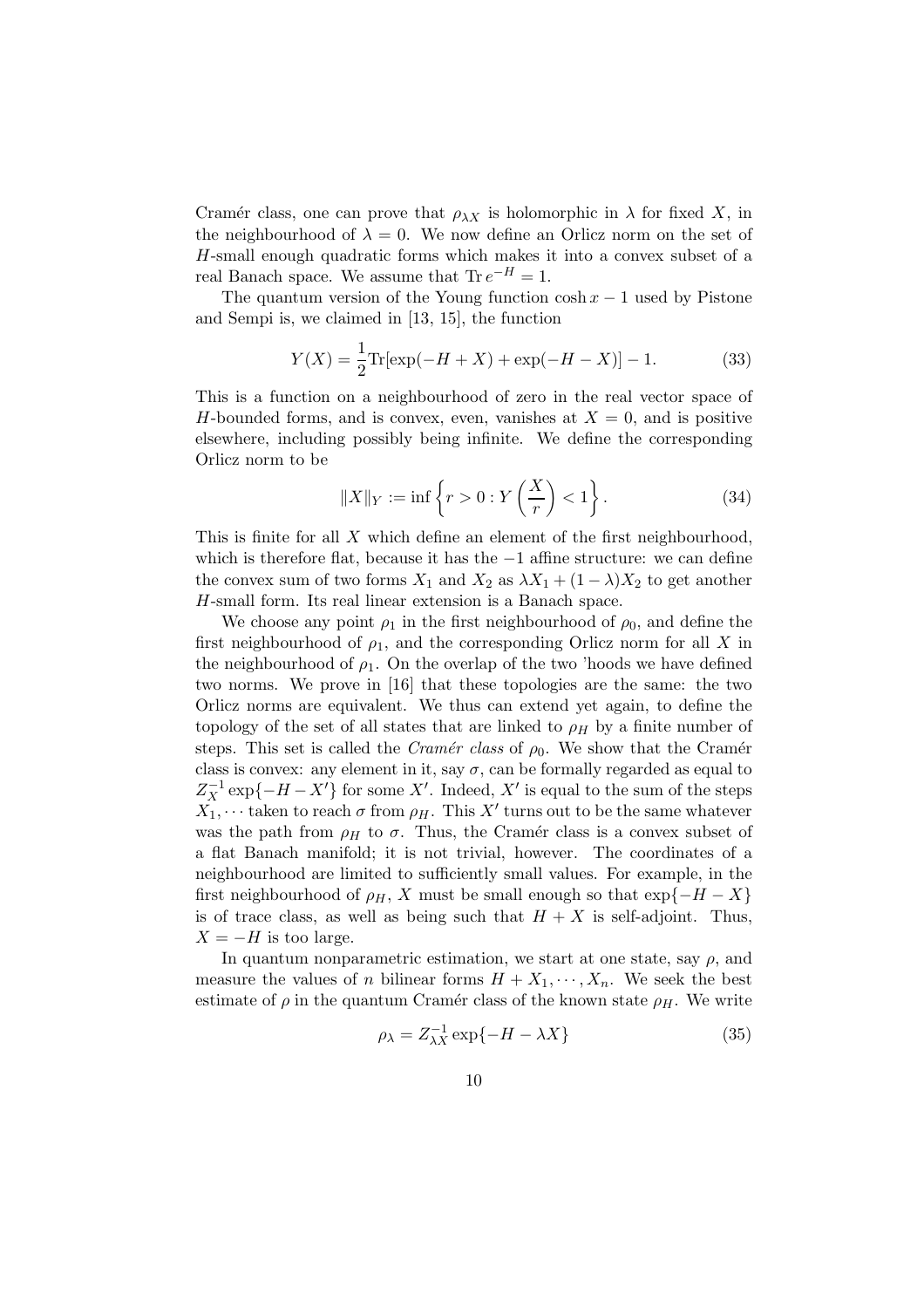for our estimate of the state, where  $X$  is  $H$ -bounded. We now give details of the case when we observe one form,  $X_1 = F$ . More, we assume that  $\lambda$ is sufficiently small, so that  $\rho_{\lambda X}$  lies in the first neighbourhood of  $\rho_H$ . The Fisher information L of the family  $\rho_{\lambda}$ , using the BKM metric, can be defined as

$$
L_{\lambda X} = \int_0^\infty (\alpha + \rho_{\lambda X})^{-1} \partial_{\lambda} \rho_{\lambda X} (\alpha + \rho_{\lambda X})^{-1} d\alpha.
$$
 (36)

We fix X for now, and consider an estimator, F, for the value of  $\lambda$ . We measure  $F$ , say once, and take the value as the experimental mean of  $F$ . We consider the family of states  $\rho_{\lambda}$ . F is, as usual, said to be unbiased if  $\mathbf{E}_{\rho_{\lambda}}[F] = \lambda$ , and locally unbiased if  $\partial_{\lambda} \mathbf{E}_{\rho_{\lambda}}[F] = 1$ . The idea of the logarithmic derivative also works for this family if we use the BKM metric. Thus, we put

$$
\partial_{\lambda} \text{Tr} \left[ \rho_{\lambda} F \right] = 1 = g(L, F), \tag{37}
$$

where  $g(L, F) = \int_0^1 \rho_{\lambda}^{\alpha} L \rho_{\lambda}^{1-\alpha} F d\alpha$  is the BKM scalar product. One can prove that this is well-defined for any X which is H-bounded, provided that  $\lambda$  is small enough. This would not hold if  $X$  is unbounded, if we had chosen for example the metric advocated by Helstrom [5]. Again, we get the analogue of the Fisher inequality,  $g(F, F)g(L, L) \geq 1$ . We get equality if and only if L and F are proportional. Thus, the distribution  $\rho_{\lambda}$  must be exponential. We then get the value of  $\lambda$ , by requiring that the estimate must be unbiased.

In a similar way, we may deal with  $n$  observables. Again, the exponential family gives the best estimate, verifying Jaynes's answer, provided that we use the actual values of the estimators instead of their true means to find the values of the parameters.

This method needs adjusting if the state is outside the first neighbournood of the state  $\rho_0$ .

### References

- [1] Bogoliubov, N, N., Phys. Abh. Soviet Union, 1, 229-,1962
- [2] Cramér, H., Mathematical Methods of Statistics, nineteenth printing, Princeton University Press, 1999
- [3] Fisher, R. A., Theory of Statistical Estimation, Proceedings of the Cambridge Philosophical Society, 22,700-725, 1925
- [4] Grasselli, M. and Streater, R. F., Uniqueness of the Chentsov metric in quantum information theory, Infinite Dimensional Analysis, Quantum Probability and Related Fields, 4, 173-182, 2001